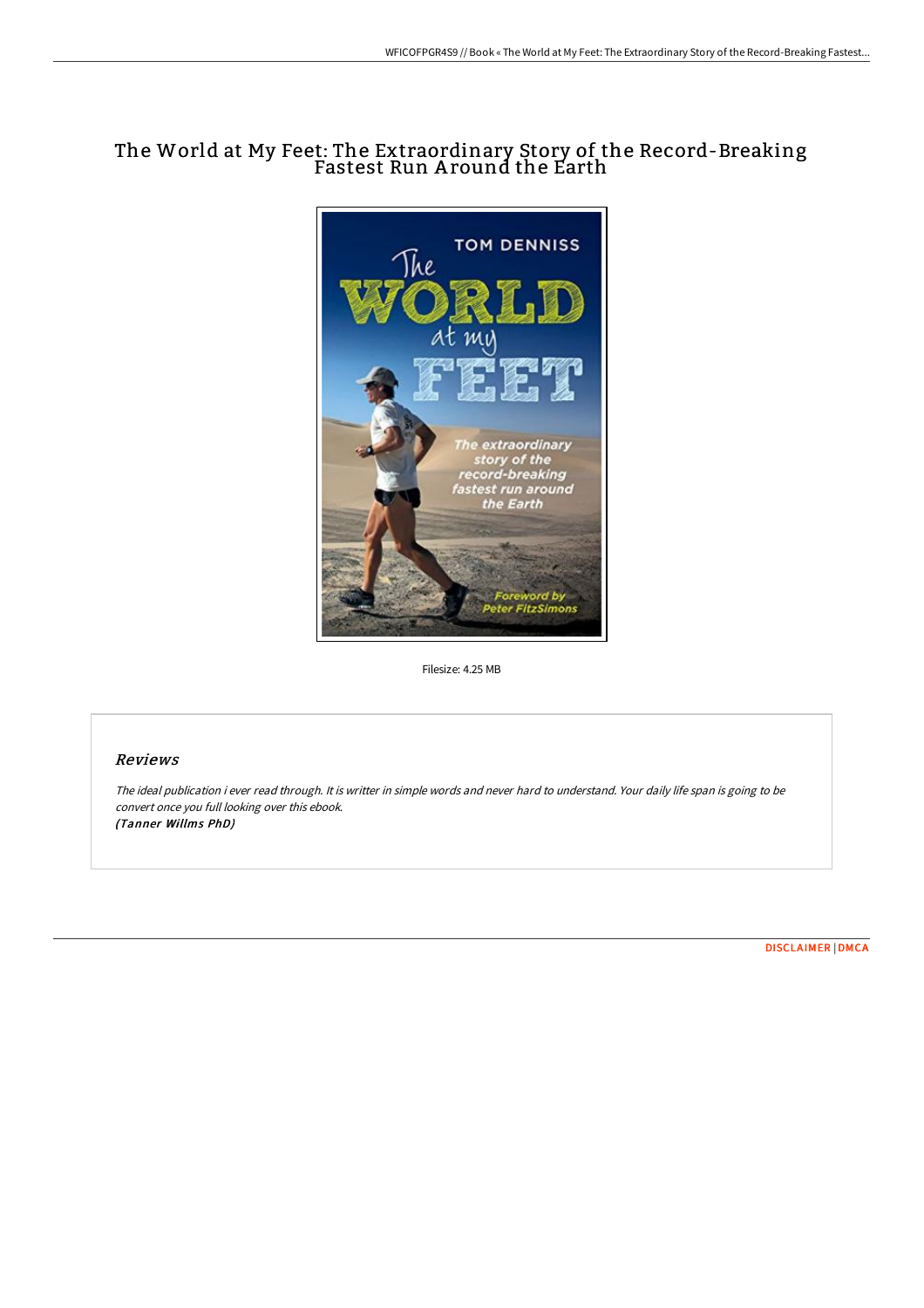## THE WORLD AT MY FEET: THE EXTRAORDINARY STORY OF THE RECORD-BREAKING FASTEST RUN AROUND THE EARTH



Allen & Unwin. Paperback. Book Condition: new. BRAND NEW, The World at My Feet: The Extraordinary Story of the Record-Breaking Fastest Run Around the Earth, Tom Denniss, Peter FitzSimons, In 2013, Australian Tom Denniss became the fastest person to circumnavigate the world on foot. His epic journey lasted nearly two years, and for each of the 622 days it took him to run around the planet, Tom completed the equivalent of a marathon or more. Based on distance alone his feat was an extraordinary act of endurance, but along the way Tom also survived a near-death experience on an ice cliff as he was running over the top of the Andes, was chased by dogs, snakes and suspicious border police, narrowly avoided lethal cars and buses, suffered in 60-degree heat and sub-zero blizzards, tore through 17 pairs of runners, and raised tens of thousands of dollars for Oxfam. He also experienced an amazing diversity of scenery, culture, food and people as he traversed New Zealand, North and South America, Europe from the Atlantic to the Bosphorus, and Australia from Fremantle to Sydney. The World at My Feet is his account of an incredible 26,232 kilometre run, and a vivid insight into an adventure of truly global proportions.

E Read The World at My Feet: The Extraordinary Story of the [Record-Breaking](http://albedo.media/the-world-at-my-feet-the-extraordinary-story-of-.html) Fastest Run Around the Earth Online  $\blacksquare$ Download PDF The World at My Feet: The Extraordinary Story of the [Record-Breaking](http://albedo.media/the-world-at-my-feet-the-extraordinary-story-of-.html) Fastest Run Around the Earth